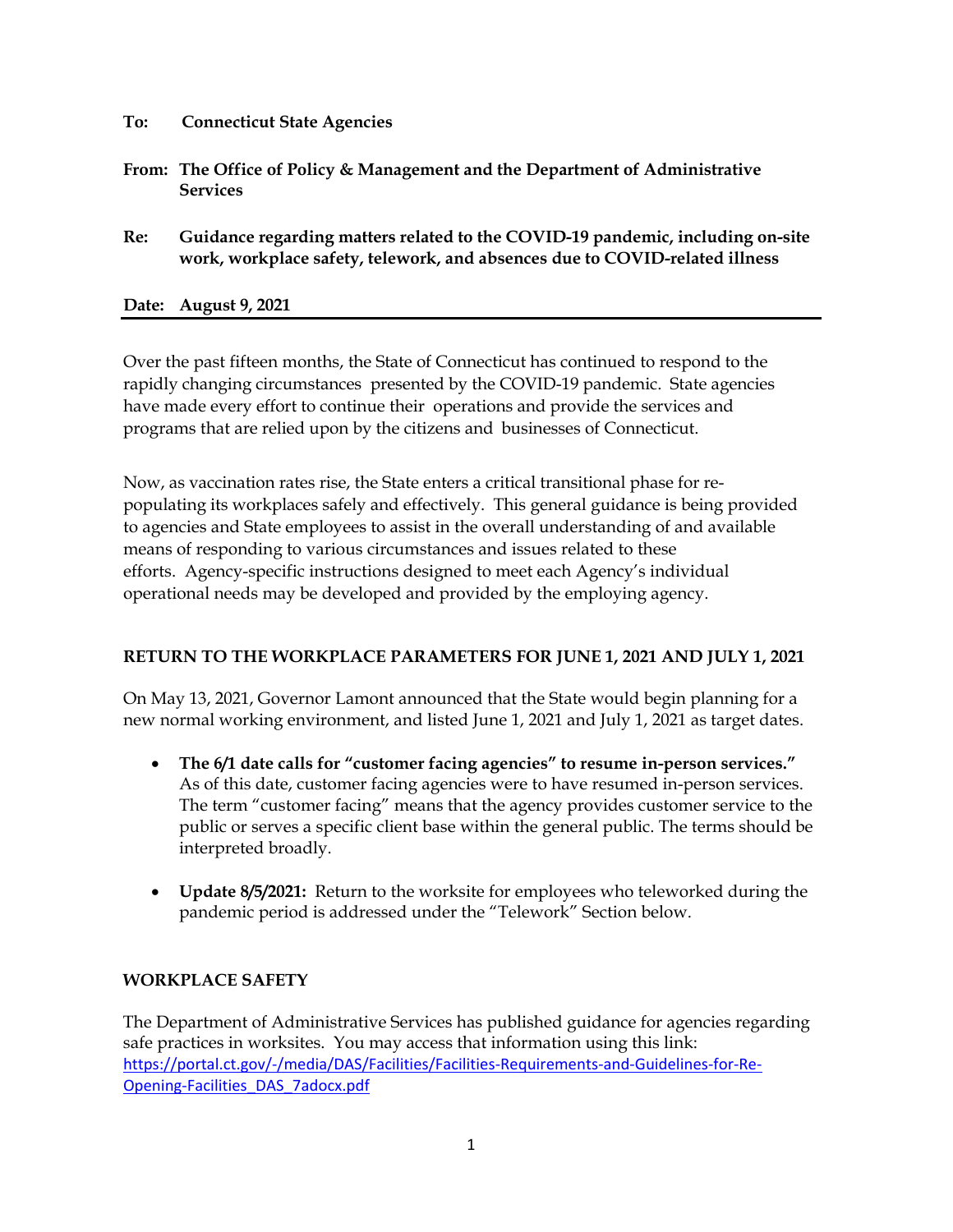Here are some important things to remember:

- There are no longer any building occupancy restrictions.
- Social distancing requirements will remain at 6 feet, regardless of employee vaccination status. So, **while there are no longer any building occupancy restrictions in place**, agencies may have to consider workspace distribution as a factor in work schedules, including telework.
- Masks are still required in common areas. DPH guidance recommends that all employees continue the practice of wearing a mask in hallways, conference rooms, elevators, and other common areas. This requirement applies to everyone, regardless of vaccination status.
- In direct care / congregate living facilities (prisons, hospitals, inpatient facilities), masks are still mandatory in accordance with CDC guidance.
- If employees are refusing to return to the workplace, an agency's Human Resources Team should take these steps –
	- o Find out why they are refusing.
	- o Does the reason fall under an issue within the published DAS/OPM guidance? Please refer to the grid below.
		- Are they currently COVID +?
		- Do they have a documented medical condition that does not allow them to return or does not allow them to even be vaccinated?
		- Is the ADA interactive process appropriate?
		- Is the employee claiming COVID fragility or themselves or a family member?
		- Should the employee be referred to EAP?
		- Do they understand how the schedule will be working for teleworkers, at 50% on-site?
		- Are they claiming a bona fide religious exemption requiring an accommodation?
	- o If a temporary accommodation had been in place for an employee whose health care provider indicated they could not report to work during the pandemic due to their own or a family member's condition, please obtain supporting medical documentation to update the case.

## **CONTACT TRACING**

Agencies should continue to follow existing procedures for conducting contact tracing, for reporting COVID positive cases, and for providing all necessary notifications. Please refer to the existing [OPM/DAS COVID-19 guidance](https://portal.ct.gov/-/media/Coronavirus/20210405-COVID19-Guidance-regarding-absences-requests-for-telework-and-or-changes-in-work-schedules.pdf) for details, in particular #44. **There is one update from the existing guidance:**

### **Update 8/5/2021:**

Fully vaccinated people who have a known exposure to someone with suspected or confirmed COVID-19 should be tested 3-5 days after exposure. The CDC also indicates that these individuals should wear a mask in public indoor settings for 14 days or until they receive a negative test result. They should isolate if they test positive. (Please note that current Workplace Safety guidance for State employees, as cited above, requires **all**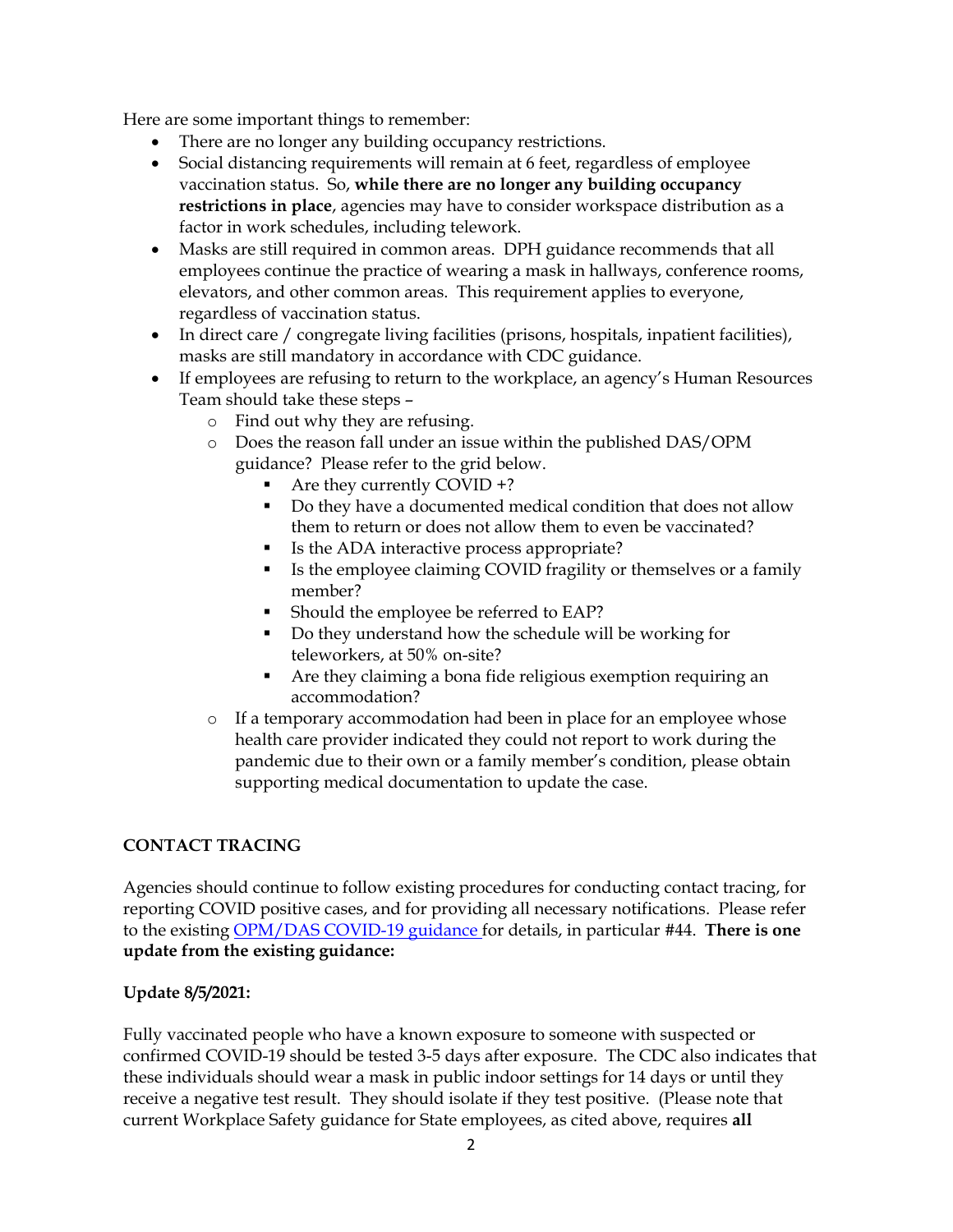employees to wear a mask in common areas, regardless of their vaccination status.)

Fully vaccinated people with no COVID-like symptoms do not need to [quarantine,](https://www.cdc.gov/coronavirus/2019-ncov/if-you-are-sick/quarantine.html) and are not restricted from work following an exposure to someone with suspected or confirmed COVID-19, if they follow the testing and masking recommendation above. Fully vaccinated people should monitor for [symptoms of COVID-19](https://www.cdc.gov/coronavirus/2019-ncov/symptoms-testing/symptoms.html) for 14 days following an exposure.

### **MANDATORY TESTING AGENCIES**

Agencies that currently engage in routine mandatory testing may allow employees to opt out of routine testing if the employee can provide evidence that they have been fully vaccinated. Employees identified as having had close contact with a suspected or confirmed COVID positive case must be tested consistent with the August 5, 2021 update above. **Fully vaccinated** refers to a person who is:

- ≥2 weeks following receipt of the second dose in a 2-dose series, or ≥2 weeks following receipt of one dose of a single-dose vaccine; there is currently no postvaccination time limit on fully vaccinated status
- This guidance applies to COVID-19 vaccines currently authorized for emergency use by the U.S. Food and Drug Administration: Pfizer-BioNTech, Moderna, and Johnson and Johnson (J&J)/Janssen COVID-19 vaccines. This guidance can also be applied to COVID-19 vaccines that have been authorized for emergency use by the World Health Organization (e.g. AstraZeneca/Oxford).

Healthcare agencies are encouraged to continue to reference the CDC website for updates/changes to guidance.

## **TELEWORK**

### **Update 8/5/2021:**

Effective 8/3/2021 a stipulated agreement was reached between the State and SEBAC resulting in a reset period of sixty days from August 3, 2021 through October 2, 2021.

- For 60 days following the execution of the revised agreement (the reset period) employees who were teleworking prior to Governor Ned Lamont's May 13 email have the choice of returning to their pre-July 1 schedule (i.e. the one that was in effect during the approximate period of March 2020 through July 1, 2021), or they can continue with whatever is in place today.
- This choice to return to the pre-July 1 schedule does not apply to hazardous duty employees, or "those whose consistent presence at the work site or in the field is now required because of the reopening of in-person operations which were suspended during the pre-July 1, 2021, period."
- If operations have reopened at an employee's worksite or in the field and those operations cannot be performed by teleworking at a 50% schedule, the employee will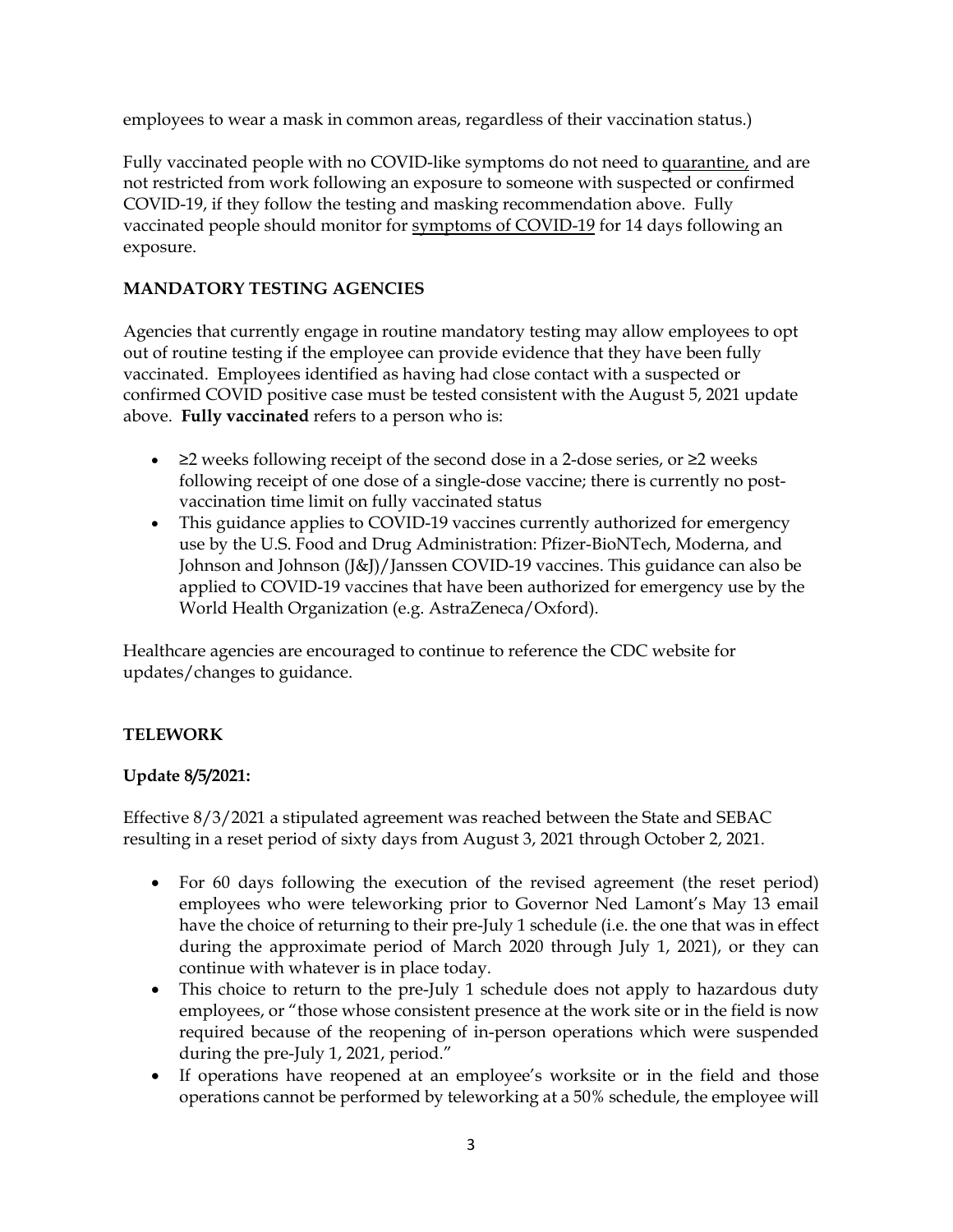only be approved for the amount of telework, if any, that can be performed from the employee's home.

• Managers and other non-represented staff remain eligible to telework per the above parameters.

### **LEVEL DESIGNATION SPREADSHEETS**

OPM will be requesting that Agencies prepare and submit updated Level Designation Spreadsheets in the coming weeks. Agencies will be asked to reflect the status of employees as of July 1, 2021. Spreadsheets will not need to be submitted in advance of July 1 – instructions will be sent under separate cover, along with timeframes for preparation and submission.

## **TRAVEL**

There are currently no restrictions for return to work following travel. Please refer to the following link: <https://portal.ct.gov/Coronavirus/travel>

## **PAID LEAVE UNDER 5-248(a)**

Paid leave under 5-248(a) remains available to employees with proper documentation and in accordance with [OLR General Notice No. 2020-03.](https://portal.ct.gov/-/media/OPM/OLR/Notices/2020-03-Mandatory-COVID-19-Testing.pdf) Under certain circumstances, an employee may have access to a second allotment of paid leave under 5-248(a). General parameters regarding access to and use of paid leave under 5-248(a) for COVID leave purposes remain in effect as illustrated in the grid below, and include:

- A single allotment of paid leave in the amount of hours that an employee is scheduled during a 14-day calendar period.
- Leave may be used consistent with the guidance in the grid below.
- COVID-related reasons for use of leave include personal illness; providing care for a family member who is sick with COVID-19; school or daycare closure due to COVID-19; monitoring of a family member who has confirmed close contact with a COVID positive case.
- Leave may be used intermittently, and in conjunction with telework, where appropriate and authorized.
- A second allotment of paid COVID leave may be available under specific circumstances, including personal COVID-related illness and the employee having been confirmed (through contact tracing) as a confirmed close contact of a COVID positive individual.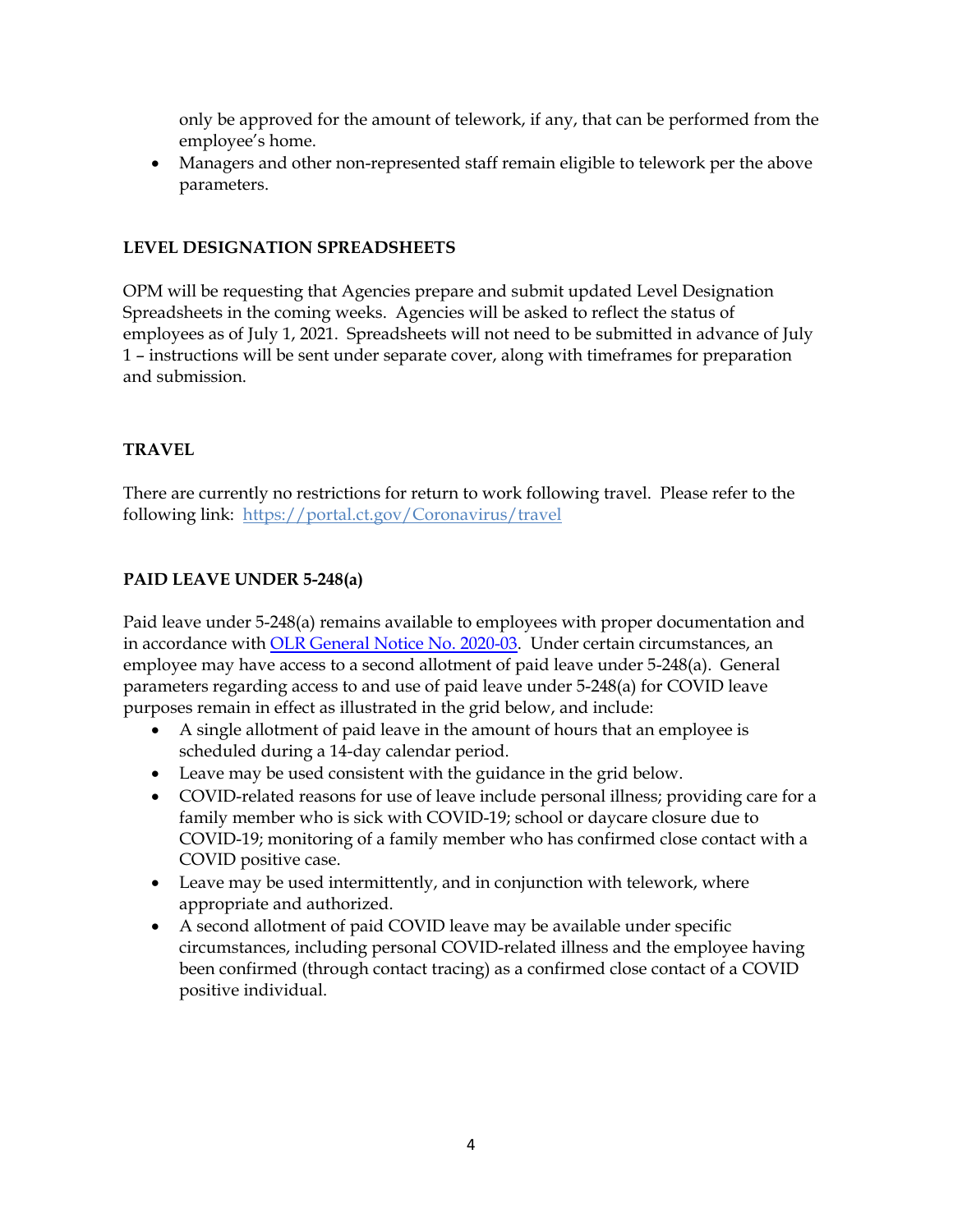## **REPORTING TO WORK GUIDANCE**

## *If you feel sick with COVID-like symptoms:*

• If you are experiencing symptoms of COVID-19, you should not come to work, and should contact your medial provider for instruction.

# *If you or a family member is struggling:*

• It is also important to be aware that if an employee and/or a family member is struggling to adjust to changes associated with COVID-19, *including a return to the workplace*, Agency EAP programs are available and offer a variety of benefits and services to assist employees and their dependents in time of need.

The guidance provided in the grid below addresses specific COVID-19 situations which an employee may encounter. Please note that full-time telework may be available and permissible during a period of illness, quarantine, or isolation, subject to Agency review and authorization. Some scenarios may prompt the Agency to engage in an interactive process with an individual employee. *(The grid below contains updated information and replaces the grid which appears in previous guidance documents.)*

| Level A                                                                                     | Level B                                                                                                                                                                                                   | Level C                                                                                                                                                                                                          | Level D                                                                                                                                                                           |
|---------------------------------------------------------------------------------------------|-----------------------------------------------------------------------------------------------------------------------------------------------------------------------------------------------------------|------------------------------------------------------------------------------------------------------------------------------------------------------------------------------------------------------------------|-----------------------------------------------------------------------------------------------------------------------------------------------------------------------------------|
| <b>EMPLOYEE</b><br><b>SHALL NOT</b><br><b>PHYSICALLY</b><br><b>REPORT TO</b><br><b>WORK</b> | <b>EMPLOYEE SHALL</b><br>NOT PHYSICALLY<br><b>REPORT TO WORK</b>                                                                                                                                          | <b>EMPLOYEE IS</b><br><b>NOT</b><br><b>PROHIBITED</b><br><b>FROM</b><br><b>WORKING</b>                                                                                                                           | <b>EMPLOYEE IS NOT</b><br><b>PROHIBITED FROM</b><br><b>WORKING</b>                                                                                                                |
| Employee is<br>actually sick with<br>COVID-19 or<br>COVID-19-like<br>symptoms.              | Employee has been<br>directed by a medical<br>provider or<br>government official to<br>self-monitor at home<br>due to potential<br>COVID-19 exposure<br>or employee's<br>underlying medical<br>condition. | Employee needs<br>to stay at home to<br>care for children<br>or other<br>dependents as a<br>result of potential<br>COVID-19<br>exposure and<br>consequently<br>cannot attend<br>school, daycare or<br>eldercare. | Employee who is<br>domiciled with or<br>had contact with a<br>person who has been<br>directed by a medical<br>provider or<br>governmental official<br>to self-monitor at<br>home. |
| Employee is<br>caring for sick<br>family with<br>COVID-19 or<br>COVID-19-like<br>symptoms.  |                                                                                                                                                                                                           |                                                                                                                                                                                                                  | Employee had<br>contact with someone<br>who had contact with<br>a person who has<br>been directed by a<br>medical provider or<br>government official<br>to self-monitor at        |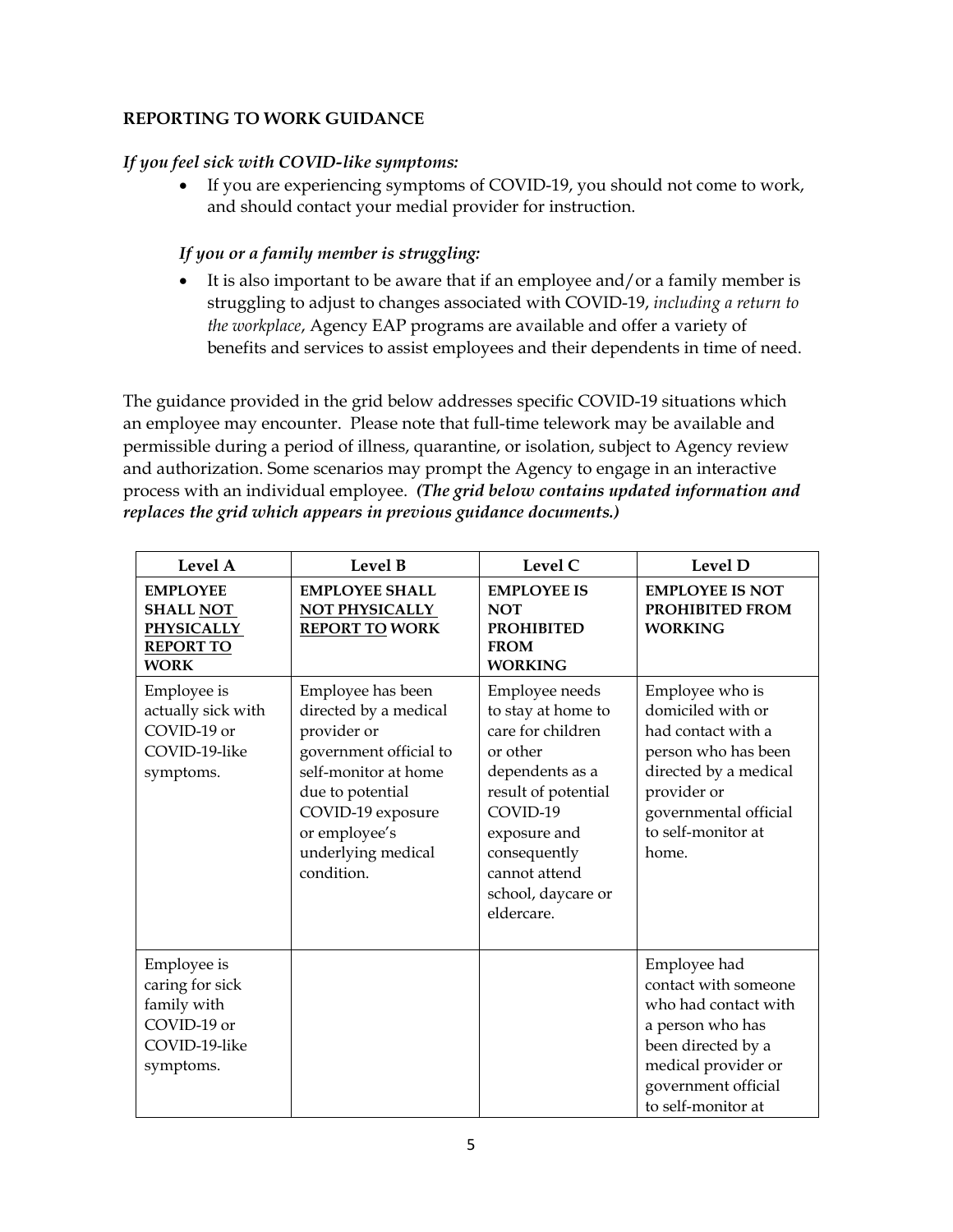|                                                                                                                                                                                                                                                                                                                 |                                                                                                                                                                                                                                                                                                                                                                                                                                                                                                |                                                                                                                                                                                                                                                                                                                 | home.                                                                                                                                |
|-----------------------------------------------------------------------------------------------------------------------------------------------------------------------------------------------------------------------------------------------------------------------------------------------------------------|------------------------------------------------------------------------------------------------------------------------------------------------------------------------------------------------------------------------------------------------------------------------------------------------------------------------------------------------------------------------------------------------------------------------------------------------------------------------------------------------|-----------------------------------------------------------------------------------------------------------------------------------------------------------------------------------------------------------------------------------------------------------------------------------------------------------------|--------------------------------------------------------------------------------------------------------------------------------------|
|                                                                                                                                                                                                                                                                                                                 |                                                                                                                                                                                                                                                                                                                                                                                                                                                                                                |                                                                                                                                                                                                                                                                                                                 | Employee who has<br>concerns about<br>exposure through<br>contact with persons<br>in public settings,<br>including the<br>workplace. |
|                                                                                                                                                                                                                                                                                                                 |                                                                                                                                                                                                                                                                                                                                                                                                                                                                                                |                                                                                                                                                                                                                                                                                                                 | Employee is<br>medically fragile (per<br>medical<br>documentation on<br>file at the agency) but<br>has had no apparent<br>exposure.  |
| <b>GUIDANCE</b>                                                                                                                                                                                                                                                                                                 | <b>GUIDANCE</b>                                                                                                                                                                                                                                                                                                                                                                                                                                                                                | <b>GUIDANCE</b>                                                                                                                                                                                                                                                                                                 | <b>GUIDANCE</b>                                                                                                                      |
| Full-time<br>telework for the<br>duration of the<br>COVID illness, if<br>approved by<br>agency AND<br>medically<br>documented.                                                                                                                                                                                  | Telework, if approved<br>by agency.                                                                                                                                                                                                                                                                                                                                                                                                                                                            | Telework or flex<br>schedule, if<br>approved by<br>agency.                                                                                                                                                                                                                                                      | Report according to<br>most current<br>schedule,<br>incorporating<br>Telework, where<br>authorized.                                  |
| If telework is not<br>possible,<br>employee will be<br>paid for the<br>scheduled, non-<br>worked hours<br>within a 14 day<br>calendar period<br>under 5-248(a).<br>(If employee<br>teleworks part-<br>time, the $5-248(a)$<br>leave will provide<br>wages for the<br>balance of hours<br>scheduled to<br>work.) | If telework is not<br>possible, employee<br>will be paid for the<br>scheduled, non-<br>worked hours within<br>a 14 day calendar<br>period under 5-248(a).<br>With proper<br>documentation, an<br>employee may have<br>access to a second<br>allotment of paid<br>leave under $5-248(a)$ .<br>If employee has<br>previously exhausted<br>paid leave under 5-<br>248(a), any future self-<br>monitoring or<br>quarantine period<br>may be covered by<br>accrued leave<br>(including sick leave), | If telework is not<br>possible,<br>employee will be<br>paid for the<br>scheduled, non-<br>worked hours<br>within a 14 day<br>calendar period<br>under 5-248(a).<br>(If employee<br>teleworks part-<br>time, the $5-248(a)$<br>leave will provide<br>wages for the<br>balance of hours<br>scheduled to<br>work.) | Employee may<br>request to use<br>accruals to take time<br>away from work<br>consistent with<br>standard policies.                   |